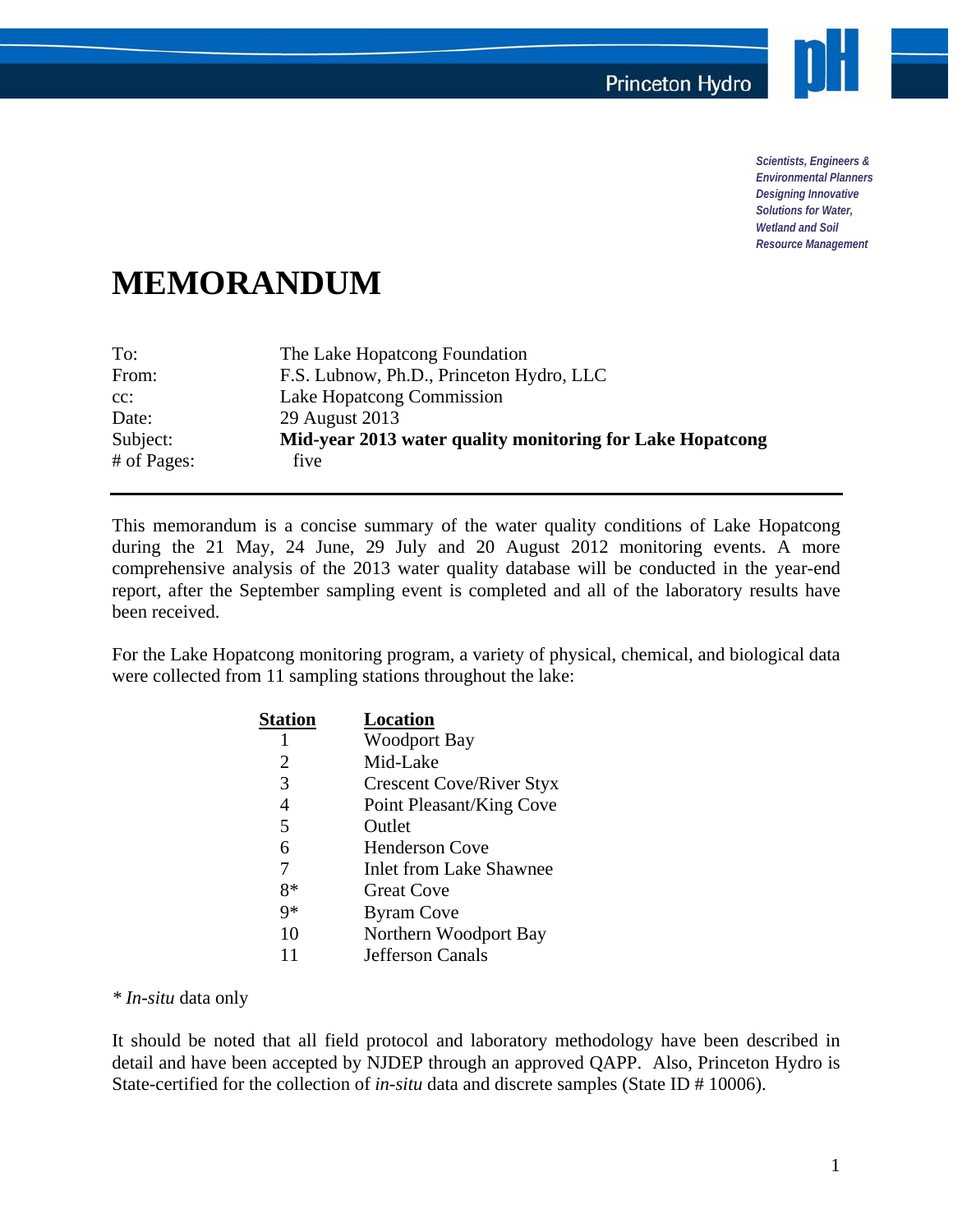A calibrated Eureka Amphibian with Manta multi-probe or similar instrument was used to collect *in-situ* data from all 11 stations and included dissolved oxygen (DO), pH, conductivity, and temperature. The *in-situ* data were collected at 0.5 to 1.0 meter intervals from surface to bottom. In addition, sub-surface discrete water samples were collected and analyzed for ammonia-N, nitrate-N, total phosphorus (TP), total suspended solids (TSS), and chlorophyll *a*. Vertical net tows were conducted for phytoplankton (free-floating algae) and zooplankton (micro-animals, some of which feed on phytoplankton) at the mid-lake sampling station (Station #2).

The table below provides data on water clarity, as measured with a Secchi disk, for Lake Hopatcong during the May through August 2013 sampling events. Typically, a lake is perceived by a layperson as being "dirty" or "scummy" when the Secchi depth is less than 1.0 meter (3.3 feet). Please note that a "b" after a Secchi value indicates that the disk reached the bottom. It should also be noted that all Secchi depths were equal to or greater than the 1.0 meter threshold (or to the bottom of the lake) during the May and June in-lake monitoring events.

During the July monitoring event, Secchi depths were either greater than the 1.0 meter threshold or to the bottom, with the exceptions being Stations #1 and #10. By August 2013 Stations #1, #3 and #10 all had Secchi depths below the 1.0 meter threshold. These reduced Secchi depths were attributed to the wet spring, followed by a warm and sunny summer season, stimulating high rates of phytoplankton (free-floating algae) growth.

| <b>Station</b> | <b>May 2013</b><br>Secchi depth | <b>June 2013</b><br>Secchi depth | <b>July 2013</b><br>Secchi depth | <b>August 2013</b><br>Secchi depth |
|----------------|---------------------------------|----------------------------------|----------------------------------|------------------------------------|
|                | (meters)                        | (meters)                         | (meters)                         | (meters)                           |
|                | 2.0 <sub>b</sub>                | 1.2                              | 0.9                              | 0.7                                |
| $\overline{2}$ | 2.9                             | 2.6                              | 2.9                              | 2.0                                |
| 3              | 2.1 <sub>b</sub>                | 1.7                              | 1.2                              | 0.6                                |
| 4              | 2.3                             | 2.2                              | 2.0                              | 1.3                                |
| 5              | 3.0                             | 1.8                              | 1.9                              | 1.2                                |
| 6              | 2.3 <sub>b</sub>                | 2.6 <sub>b</sub>                 | 1.7                              | 1.6                                |
| 7              | 1.9 <sub>b</sub>                | 1.5                              | 2.5 <sub>b</sub>                 | 1.8b                               |
| 8              | 2.5                             | 2.8                              | 3.0                              | 2.3                                |
| 9              | 2.3                             | 2.9                              | 2.8                              | 2.3                                |
| 10             | 1.7 <sub>b</sub>                | 1.0                              | 0.9                              | 0.8                                |
| 11             | 1.2 <sub>b</sub>                | 1.5 <sub>b</sub>                 | 1.1 <sub>b</sub>                 | 1.0 <sub>b</sub>                   |

b stands for "to bottom of lake"

Temperature changes greater than  $1^{\circ}$ C over 1 meter (3.3 feet) through the water column indicate that the lake is thermally stratified, which has a profound impact on the physical, chemical, and biological components of a lake ecosystem. Based on the collected *in-situ* data, the deep, midsection of the lake (Station #2) was strongly thermally stratified during the May through August 2013 sampling events.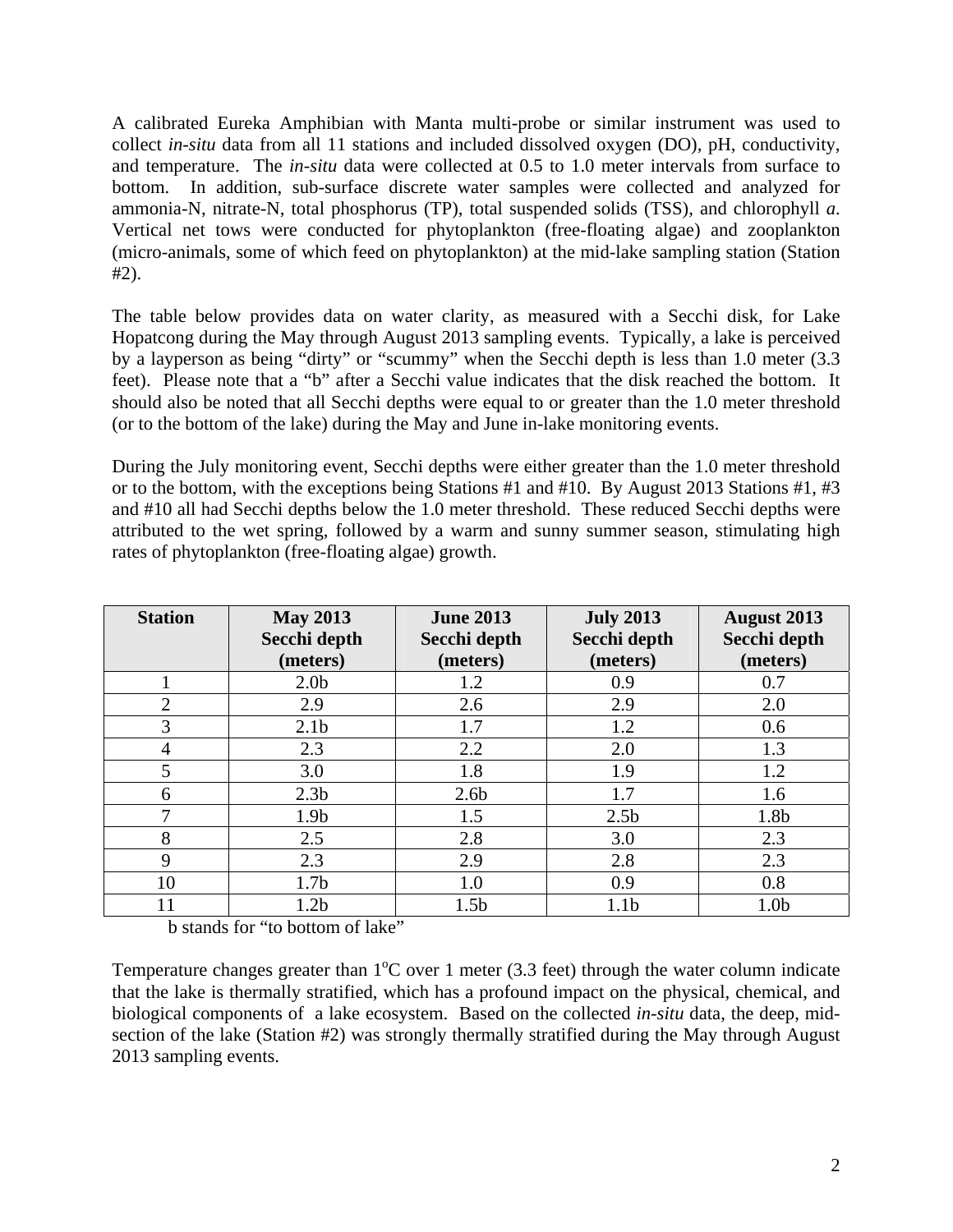Lake Hopatcong was well oxygenated ( $DO > 5$  mg/L) from the surface to 11 m (36.3 ft) during the May 2013 monitoring event. However, by June 2013 well oxygenated waters were found from the surface to 6.0 m (19.8 ft) and anoxic conditions ( $DO < 1$  mg/L) were established from 10 meters (33 ft) to the bottom. In July 2013 well oxygenated waters were found from the surface to 5.0 m (16.5 ft) and anoxic conditions were still found at depths equal to or greater than 10 meters. By August 2013, the well oxygenated zone expanded from the surface to a depth of 7.0 meters (23.1 ft) and anoxic conditions remained at depths of 10 meters or greater.

During the May 2013 monitoring event, pH values typically varied from the low 7.0's to the mid 8.0's. The exception to this was the elevated pH values (> 9.0) measured at Station #3, which is indicative of excessive amount of photosynthesis; similar conditions were observed in 2012. In contrast, pH values during the June 2013 monitoring event varied between the mid 6.0's and the mid 8.0's. During the July 2013 monitoring event pH values varied between the upper 6.0's and the upper 7.0's. By August 2013 pH values varied between the low 7.0's and the upper 8.0s, which is indicative of elevated rates of algal / plant photosynthesis. Since the optimum range for pH for most aquatic organisms is between 6.0 and 8.5, the water quality of Lake Hopatcong was generally acceptable relative to pH, with a few exceptions linked to elevated rates of algal / plant photosynthesis.

Please note that at the time this report is being written only the May through July 2013 discrete water quality data were available for review. During the 21 May 2012 sampling event, all surface water total phosphorus (TP) concentration were  $0.02 \text{ mg/L}$ ; the exception was Station #2 where the TP concentration was 0.01 mg/L. During the 24 June 2013 sampling event, surface water TP concentrations varied between 0.02 and 0.04 mg/L with a mean of 0.03 mg/L. By 29 July 2013, surface water TP concentrations varied between 0.02 and 0.05 mg/L. Most stations were at or below the 0.03 mg/L with the exceptions being Station #10 (0.04 mg/L) and Stations #1 and #3 (0.05 mg/L).

Surface water  $NO<sub>3</sub>-N$  concentrations were variable throughout Lake Hopatcong over the May through July 2013 sampling events. In May  $NO_3-N$  concentrations were generally moderate except for those stations located in Jefferson Township where concentrations were as high as 0.16 mg/L (Station #10). By June 2013  $NO<sub>3</sub>-N$  concentrations were generally low except for those in Jefferson where concentrations were slightly elevated (Stations #7 and #11  $NO<sub>3</sub>-N$ concentrations were 0.08 and 0.09 mg/L, respectively). A similar pattern of moderate  $NO<sub>3</sub>-N$ concentrations in the Jefferson sampling stations was also observed in July 2013. It should be noted that Jefferson Township is the only municipality within the Lake Hopatcong watershed that is not sewered. Thus, more than likely these elevated nutrient, particularly  $NO<sub>3</sub>-N$ , concentrations are attributed to leachate moving from the septic system leachfields into the receiving waterway.

TSS is essentially a measurement of the amount of particulate matter or "dirt" in the water. For most lakes and ponds, TSS concentrations during baseline (non-storm event) conditions are typically less than 25 mg/L. Thus, TSS concentrations greater than 25 mg/L are usually perceived by the layperson as being "dirty" or "muddy". During the May 2013 sampling event all surface water TSS concentrations were less than 2 mg/L except for Station #1 where the measured concentration was 2 mg/L. TSS concentrations were generally low in June 2013 as